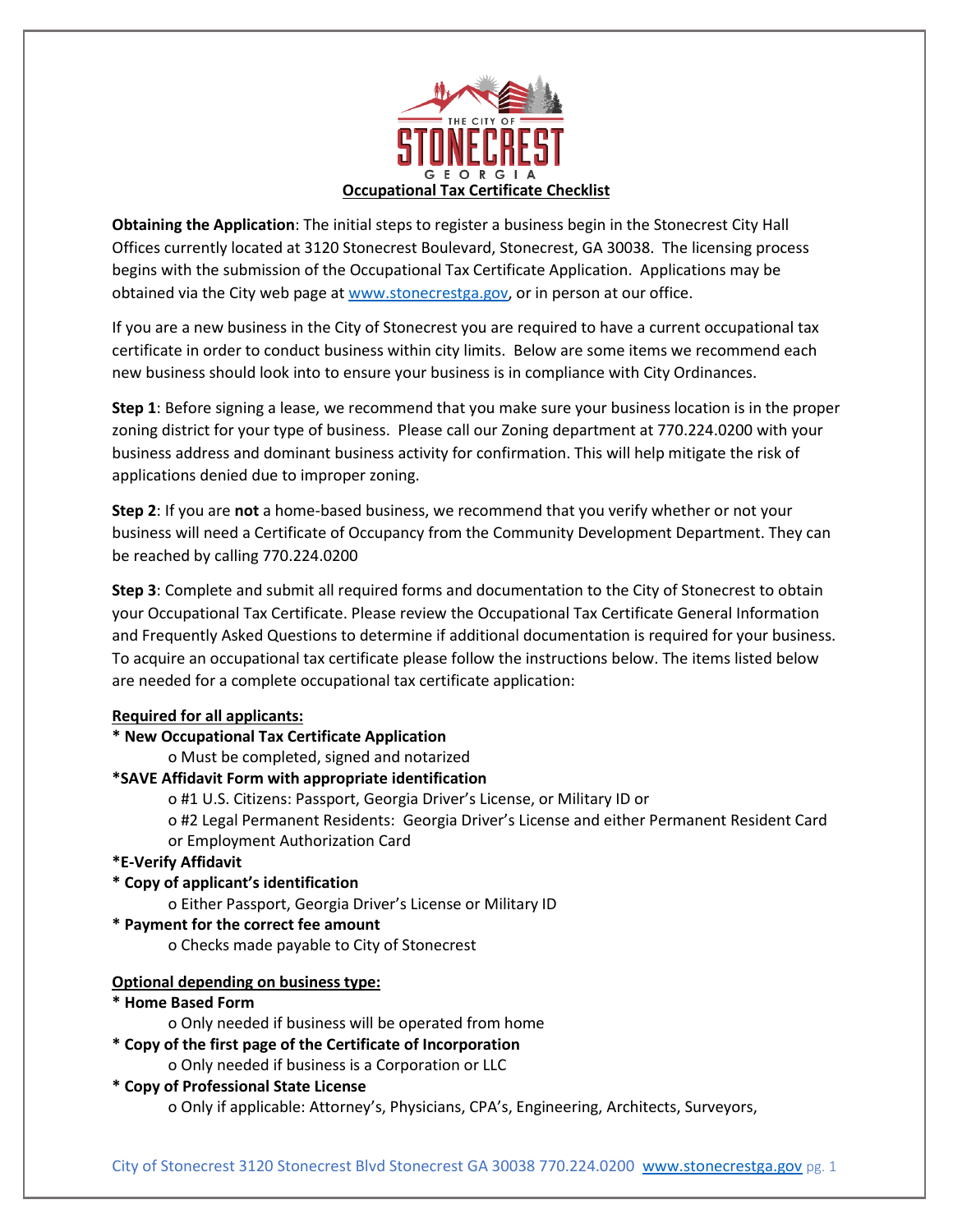

Cosmetology, etc.

- **\* Copy of health inspection report with the grade and/or fire inspection report** o Restaurants Only
- **\* Copy of FOG (Fats, Oils, Greases) Compliance Inspection from DeKalb County Dept. of Watershed**
	- o Restaurants Only
- **\* Massage Regulatory Permit and Massage Work Permit**

o For those establishments performing massage services pursuant to the Chapter 15 **Ordinance** 

- **\* Additional Requirements for Pain Management Clinics Form**
- **\* Background Check Consent Form for Pain Management Clinics**

o \$50 fee

**Occupational Tax Rates**: Occupational Taxes consist of three (3) parts: (1) a \$125.00 base fee, (2) a per owner/employee fee, and (3) a gross receipt tax based on an estimated gross receipts figure.

Listed below are general occupational tax fees only. These fees will not necessarily apply to all business types. Additionally, there may also be other permit, inspection, or background fees depending on your business activity. Contact the City of Stonecrest (770) 224- 0200. Your tax class is determined by your NAICS Code. If you do not know your NAICS Code please search code for your business activity [@ www.naics.com/search.](http://www.naics.com/search)

| <b>Tax Class</b> | <b>Base Fee</b> | Per Employee Fee | Rate Per Dollar Gross Receipts Over \$20,000 |
|------------------|-----------------|------------------|----------------------------------------------|
|                  |                 |                  |                                              |
| Class 1          | \$125.00        | \$4.00           | 0.0003                                       |
| Class 2          | \$125.00        | \$6.00           | 0.0005                                       |
| Class 3          | \$125.00        | \$8.00           | 0.0007                                       |
| Class 4          | \$125.00        | \$10.00          | 0.0009                                       |
| Class 5          | \$125.00        | \$12.00          | 0.0011                                       |
| Class 6          | \$125.00        | \$14.00          | 0.0013                                       |

The current City of Stonecrest Tax Rate is:

Calculating your fee for your Yearly Occupational Tax:

- Yearly projected Gross Receipts \$20,000= \$Adjusted Gross Receipts multiplied by appropriate Tax Rate listed above.
- Number of Employees multiplied by the appropriate per employee fee listed above
- \$125.00 Base Fee

**\*\*\*\*\*\*\*\*\*\*\*\*\*\*\*\*\*\*\*\*\*\*\*\*\*\*\*\*\*\*\*\*\*\*\*\*\*\*\*\*\*\*\*\*\*\*\*\*\*\*\*\*\*\*\*\*\*\*\*\*\*\*\*\*\*\*\*\*\*\*\*\*\*\*\*\*\*\*\*\*\*\*\*\*\***

Total Occupational Tax Fee Due